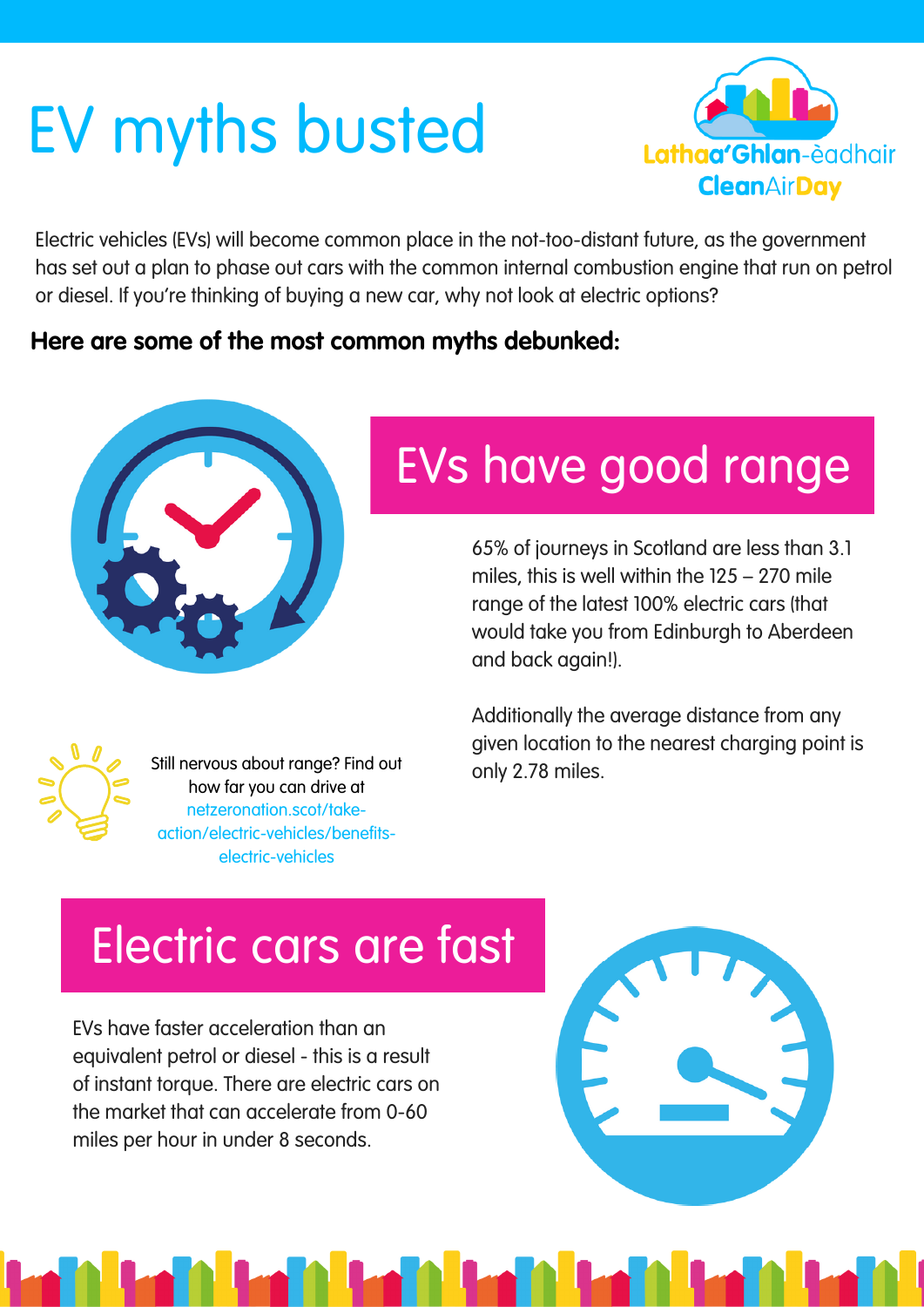

### EVs are affordable to buy

Electric cars, like petrol or diesel, are available at a range of price points, starting from £18,000.

And unlike their polluting counterparts, electric cars are currently completely exempt from car tax– as they have zero emissions.

### EVs are affordable to run

Electricity is cheaper than petrol or diesel, and EV maintenance costs are less as the engines are simpler. As a result, your annual cost for running a pure electric car is about 10% lower than for petrol or diesel cars.







Find out where your local charge points are, or plan a route: [www.chargeplacescotland.org](http://www.chargeplacescotland.org/)

#### There are lots of public charging points

The UK currently has over 42,000 charging points. Plus, construction of charging infrastructure is on the increase.

Plus the Scottish Government plans to run Scotland's longest road into the 'Electric A9' with most of the 273 miles covered by plugin charging points.